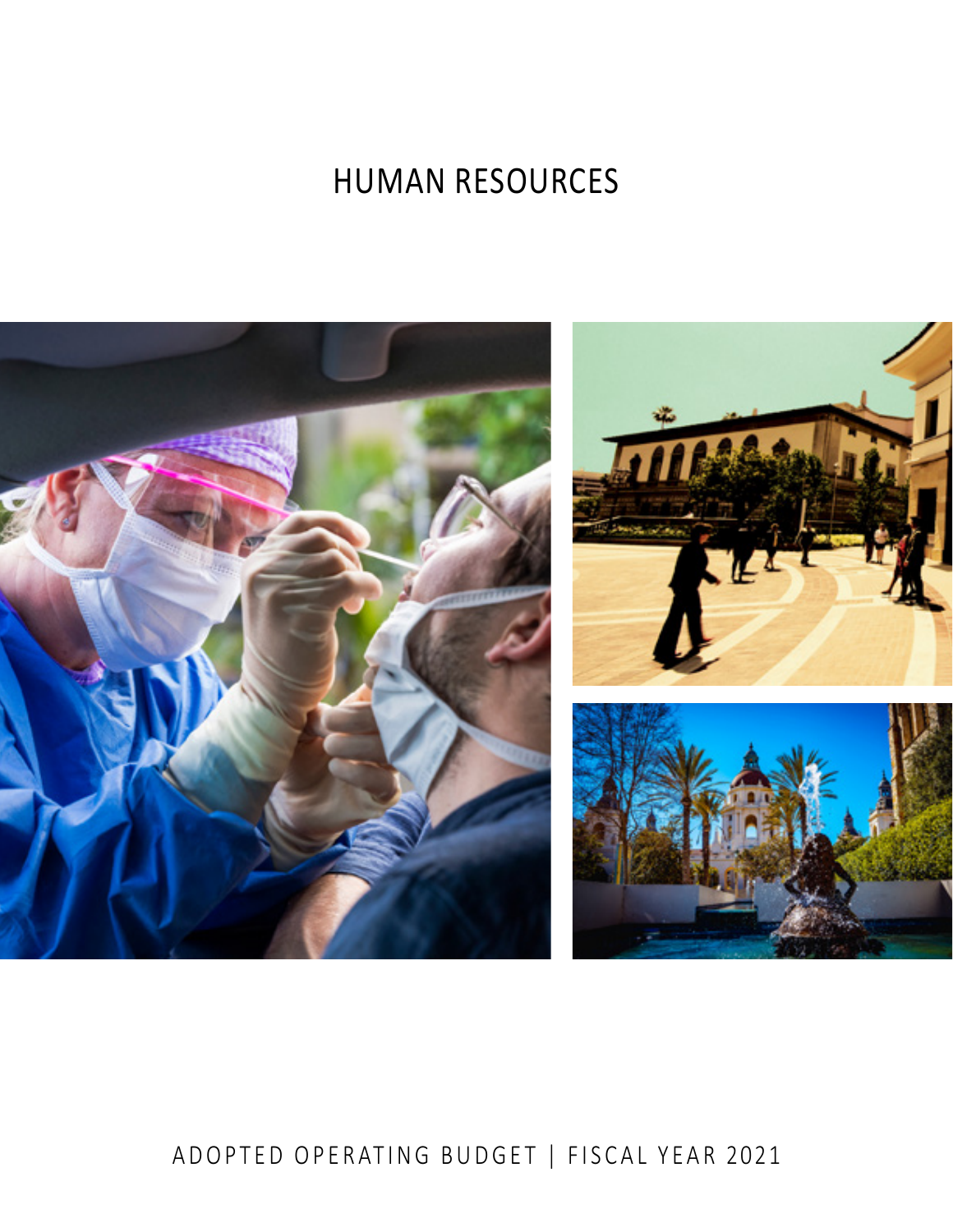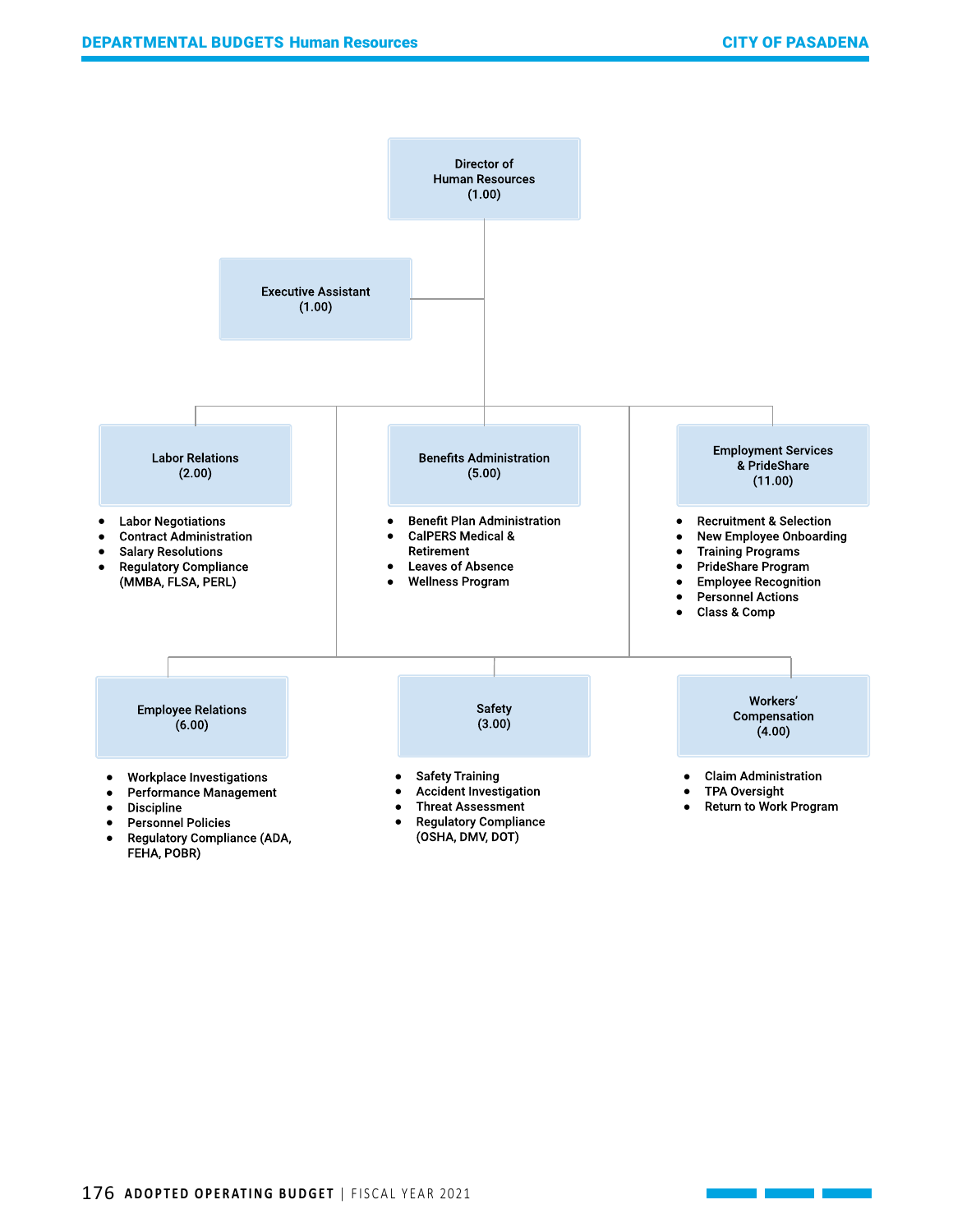#### **MISSION STATEMENT**

The Human Resources Department provides leadership in developing effective relationships among employees, the City, and the community through the delivery of professional services and programs that allow the Department to select, support, and develop a diverse workforce that is: Ethical, Engaged, Forward-Thinking, Productive, Responsive and Creative.

#### **PROGRAM DESCRIPTION**

<u> Tanzania de la provincia de la provincia de la provincia de la provincia de la provincia de la provincia de l</u>

The strategic role of the Human Resources Administration Division is to develop and administer formal policies and procedures, programs, and systems within the City; to ensure employer-employee relations are managed in a fair and timely manner and in a way that builds trust. The Administration Division negotiates and implements employment terms and policies, including compensation and benefits that ensure the City remains a competitive employer. The Division also provides consultation, facilitation, and other strategic services to City departments.

The Employee Relations Division serves as a partner in maintaining productive relations between employees and the City, thereby reducing employment-related litigation and serving to protect the rights of employees while supporting management in efficiently carrying out the important functions of the City. The Division ensures compliance with numerous state, federal, and local employment laws and rules including Title VII of the Civil Rights Act of 1964, Family Medical Leave Act, Fair Employment and Housing Act, California Family Rights Act, the City's Manual of Personnel and Administrative Rules, and various other regulations under which the City operates. The Division works pro-actively with departments to resolve employee conflicts. When complaints do occur, Employee Relations contributes to a positive and productive work environment by conducting timely and thorough investigations and then responding with appropriate action. In addition to compliance administration, the Division participates in reviewing, updating, and providing training on the City's personnel policies and administers the City's unemployment insurance claims as well as the citywide Employee Service Awards program.

The Labor Relations Division is responsible for developing comprehensive bargaining strategies; negotiating memoranda of understanding (MOU) within Council-approved bargaining parameters, implementing labor agreements, and facilitating the resolution of MOU-based grievances. The Division administers MOUs in a fair and consistent manner, consults with management and unions, provides guidance to City departments on contract language interpretation and represents the City before the Public Employment Relations Board (PERB) on unfair labor practice charges. The Labor Relations Division also plays a lead role in reviewing, updating, and providing training on the City's personnel policies.

The Employment Services and Training Division partners with City departments to attract, retain, and develop a diverse and highly qualified workforce. The Division employs a variety of recruitment and selection strategies to ensure equal opportunity in employment. In addition, the Division provides consultation and support services to department directors and managers on employment policy issues and applicable laws. Employment Services maintains employee records, ensuring best practices in records management. The Division oversees all personnel actions to ensure compliance with the laws, rules, MOUs, policies and procedures of the City; provides career guidance counseling for employees; and conducts exit interviews. This Division also spearheads the citywide employee training program, which includes New Employee Orientation, Preventing Discrimination and Workplace Harassment, Ethics Training, Supervisory Skills and a variety of other courses geared toward developing the skills of all City employees.

The Benefits Administration Division oversees design and administration of the comprehensive citywide benefits program, which includes the City's medical, dental, vision, life, disability, retirement, deferred compensation and leave programs.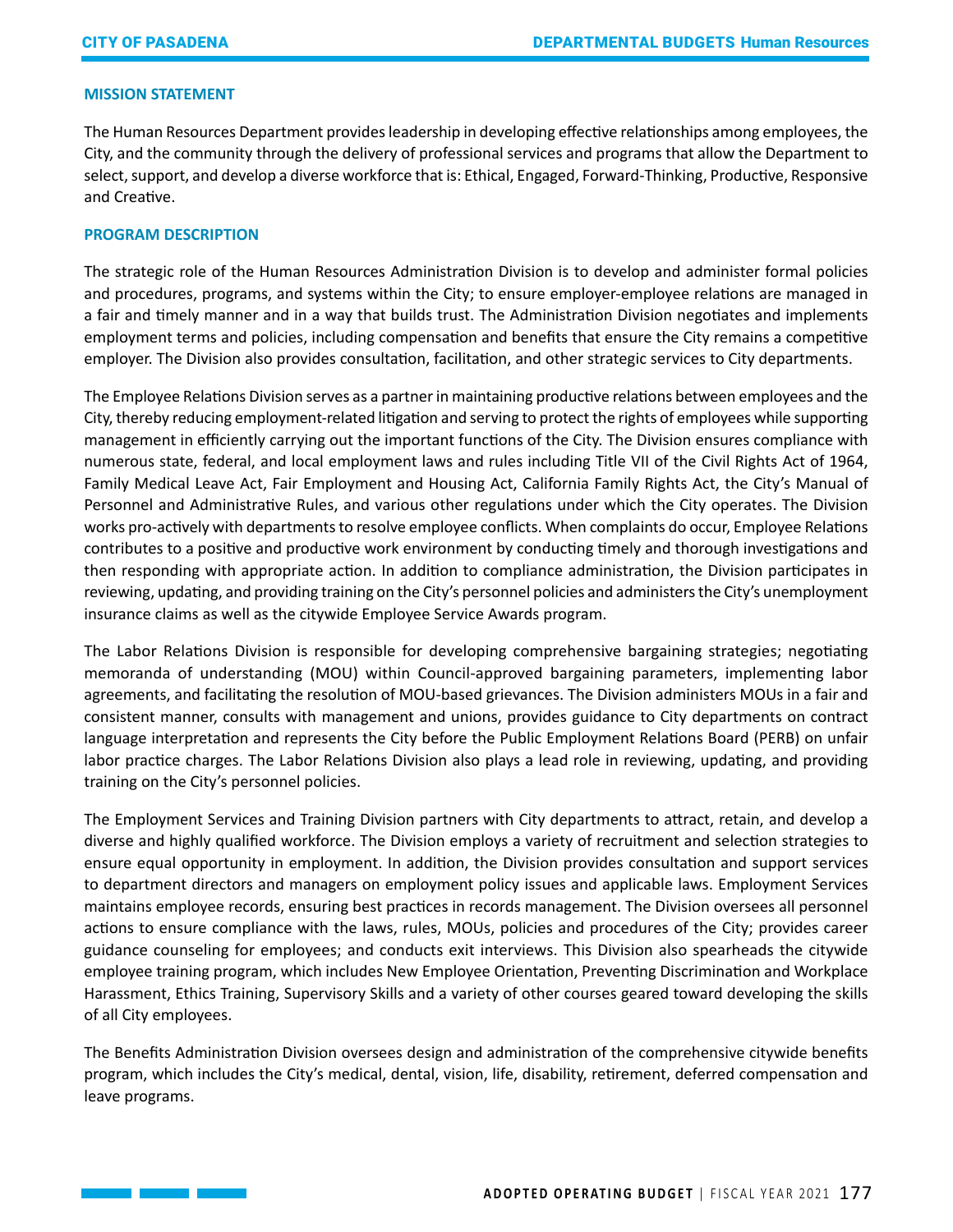The Prideshare Division administers the City's trip reduction program through a variety of services including administering parking fees for solo drivers, providing incentives to individuals who carpool or take other alternative modes of transportation, and promoting the program as a way to reduce pollution and traffic congestion, thereby improving quality of life in the City and the region.

The Workers' Compensation Division administers the City's self-insured workers' compensation program. The program focuses on providing responsive service and ensuring workers receive timely treatment and accurate benefits to facilitate quicker recovery, reduce time away from work and manage costs. Workers' compensation provides medical care and lost-time benefits for employees who are injured on the job.

The Safety Division coordinates and manages citywide efforts to identify, address and resolve occupational safety issues. Working with managers, supervisors, and employees, the Safety Office strives to ensure employees are working as safely and efficiently as possible and in compliance with Cal-OSHA guidelines.

#### **DEPARTMENTAL RELATIONSHIP TO CITY COUNCIL GOALS**

#### **Maintain Fiscal Responsibility and Stability**

The Department supports the City Council in maintaining a cost-efficient government by providing consultation on policy issues, contractual matters, and federal and state employment regulations to minimize the City's liability in these areas. The Department works to ensure that employer-employee relations are managed in an effective, fair and efficient manner. The Department negotiates and implements employment terms and policies that ensure the ability to recruit and retain qualified employees. The Department also provides cost-effective, comprehensive employee benefit packages. Achievement of these goals is key to the City's ability to provide high quality and effective services to the residents of the City of Pasadena.

#### **Support and Promote the Quality of Life and the Local Economy**

The Human Resources Department strives to make entry-level opportunities available to residents, provides information to prospective applicants during their search for employment and participates in job fairs. The Department partners with other City departments to provide employment opportunities that would not otherwise be available.

#### **FISCAL YEAR 2020 ACCOMPLISHMENTS**

The Department accomplished the following during FY 2020:

Launched HR Tips in a Minute videos, short video clips designed to share information with employees on useful topics including Marijuana in the Workplace, Family Medical Leave Act, Deferred Compensation and PERS, Flexible Spending Accounts, Performance Evaluation Tips, and the Employee Assistance Program. A library of these videos can be accessed anytime on CityNet.

#### **Employee Relations**

The Employee Relations Division conducted investigations into employee misconduct, improper personnel practices, harassment, discrimination, and retaliation and recommended corrective action when appropriate. Staff counseled managers and offered tools to improve employee performance; advised employees of their rights and responsibilities; managed grievances and the disciplinary appeals processes; maintained good relations with union representatives; coordinated interactive process discussions designed to identify reasonable workplace accommodations for employees with disabilities; maintained up-to-date knowledge of trends in employment law. The Division also worked closely with the City Attorney's office to ethically and strategically minimize exposure to employment-related liability.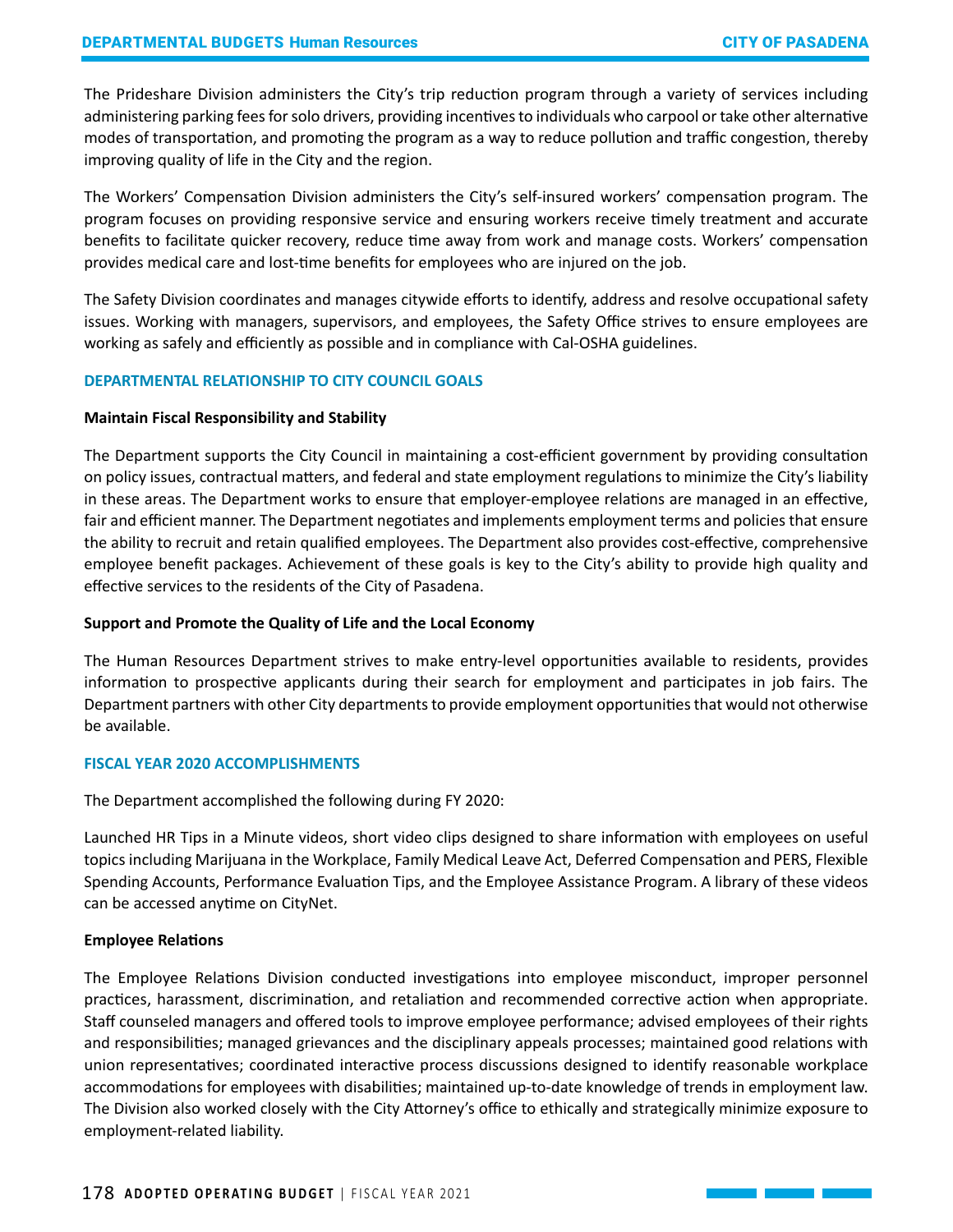#### **Labor Relations**

Division staff have worked closely with DoIT and Finance staff to automate payroll-related MOU and salary resolution rules into the City's new payroll system in an effort to ensure accurate and consistent application of the rules. These efforts culminated in the successful launch of the Tyler Munis/VTI payroll system in FY 2020.

The Labor Relations Division successfully negotiated multi-year successor labor agreements with the AFSCME, LIUNA, SEIU, and IBEW. The Division administers the City's labor relations program in an efficient manner rooted in sound fiscal management and consistent with the City's long-term financial and strategic objectives. Staff work closely with the Budget Office to ensure labor cost estimates are accurate and to ensure that negotiated increases are properly accounted for in the City's financial forecasts.

During the COVID-19 pandemic, staff met regularly with union representatives to discuss the need to temporarily modify job duties or work schedules for some employees, to address safety concerns, and to share and receive information and keep the labor groups informed.

#### **Employment Services and Training**

Employment Services has continued to provide responsive and comprehensive support to all departments in their recruitment and retention efforts. This Division reviewed and approved all Personnel Actions for employees citywide, managed classification work, reviewed and tracked performance evaluations, and conducted all pre-employment processing for regular and temporary employees. A major focus in FY 2020 was the configuration and testing of the new HR/Payroll system, which went live in September 2019. Staff played an integral role in training end users as well as troubleshooting and helping stabilize the system so that all employees are paid correctly and timely.

Training continued the citywide training program and provided a rich offering of courses that target core competencies and skills development, both through in-person training and through LinkedIn Learning, an online learning platform. Staff administered and facilitated bi-weekly, full-day New Employee Orientation program. A major focus this year was coordinating the biennial harassment and discrimination prevention training, which all employees were required to attend as mandated by the State of California. Approximately 1,800 employees completed this in-person training on workplace harassment prevention, workplace bullying prevention, and a new segment on implicit bias. Staff also administered the tuition reimbursement program which shares expenses with employees who advance their knowledge and skills at accredited institutions.

## **Benefits Administration**

 $\mathcal{L}(\mathcal{L}^{\text{max}}_{\mathcal{L}})$ 

The Benefits Administration Division continued to look for ways to meet the City Council's goal of maintaining fiscal responsibility and stability. As part of the Division's goal to administer benefits in an efficient and cost-effective manner, staff worked closely with insurance brokers during the carrier renewal and premium rate negotiation process. For the 2019 plan year, the City and its employees benefited from a carrier change and a two-year rate guarantee. As a result, the premiums paid by the City and its employees for life, accident, disability insurance plans are expected to decrease by approximately twelve percent per year (or approximately \$177,000). Staff partnered with the City's deferred compensation administrator to increase participation in the plan and help employees achieve their long-term retirement savings goals.

During FY 2020, division staff spent much of their time and efforts preparing for the City's successful launch of Tyler MUNIS HR/Payroll system in September 2019.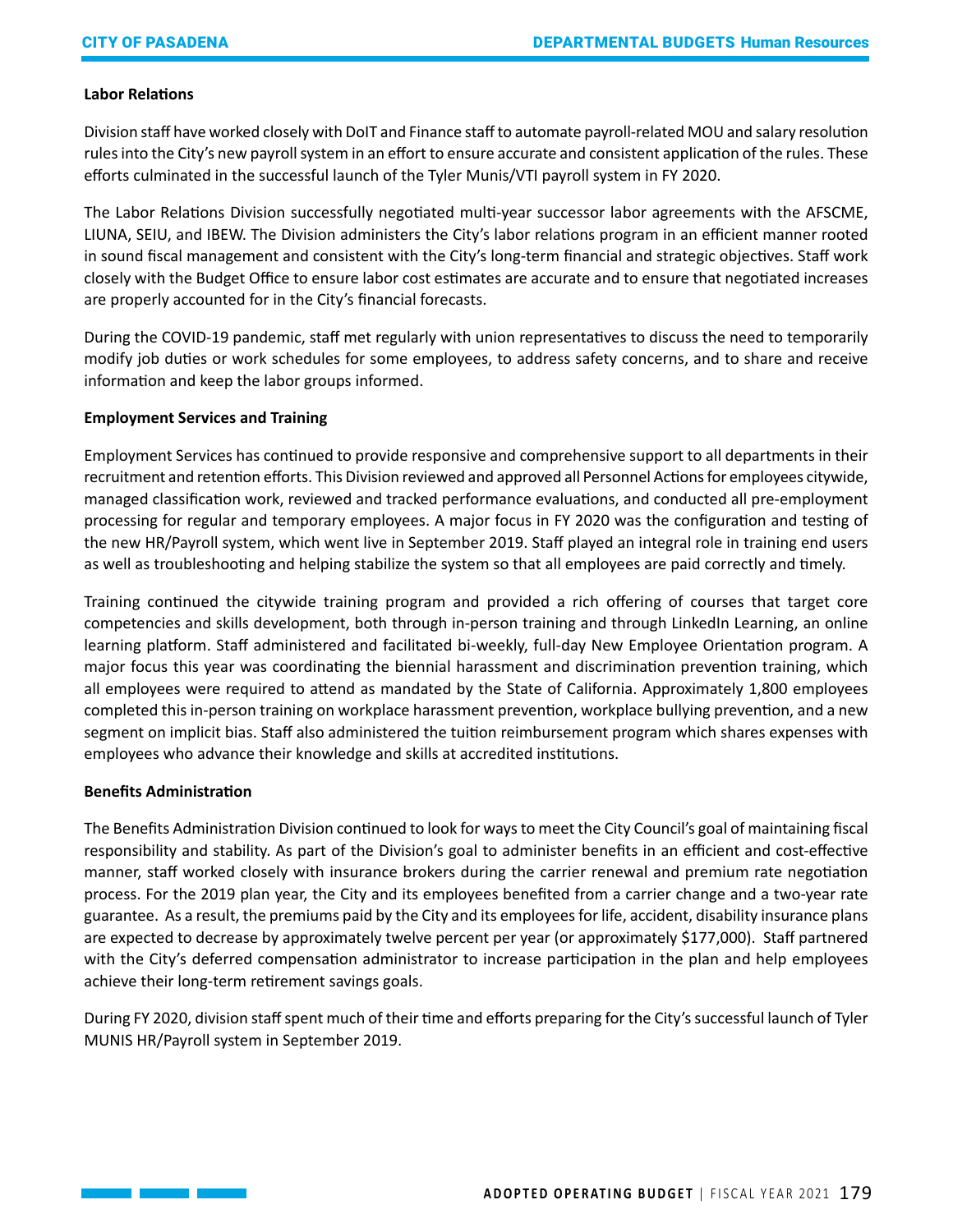The Division sought to provide excellent service to all departments and approximately 1,800 benefit-eligible employees. Benefits staff accomplished this by presenting enrollment information at bi-weekly benefit orientation sessions and by hosting the annual wellness event at the Employee Appreciation Picnic. Many employees took advantage of free flu shots and received benefits information from healthcare and wellness providers from the Pasadena/San Gabriel Valley community.

The Division continued to comply with the Affordable Care Act and its mandates to offer and report offers of health coverage to eligible full-time employees. The Division maintained compliance with state and federal leave laws such as the Family Medical Leave Act, California Rights Act and the Fair Employment Housing Act, and provided ongoing guidance to department supervisors and support to employees. The Division staff worked on a range of COVID-19 related activities including administering the Families First Coronavirus Response Act and assisting employees and supervisors in understanding this legislation.

#### **Prideshare**

The Prideshare Division provided employees with resources and information regarding the City's trip reduction and other transportation programs. The Prideshare program incentivizes and encourages employees to reduce their commute trips by using modes other than driving alone to get to work. By carpooling, van pooling, riding a bike, taking transit or walking to work, employees are doing their part to achieve the environmental standards the City Council has set for the City. Prideshare also conducts the annual and mandatory Air Quality Management District commute survey to determine the Average Vehicle Ridership for employees traveling to and from work. The City of Pasadena continues to exceed the target of 1.5 AVR requirements. The AVR in 2019 for the Civic Center was 1.52 and City Yards was 2.12.

#### **Workers' Compensation**

The Workers' Compensation division worked with the Safety Office, employees, and City departments to keep our work force healthy and on-the job. There was a continued effort to increase the staff's visibility throughout the organization, such as through supervisor and employee training, and create greater awareness of resources available to injured employees. The Division collected and provided statistical information regarding workplace injuries to the Safety Office and departments. Regular meetings were held with the four largest Workers' Compensation claim-reporting departments and a focus placed on improving workplace safety and recognizing and reducing injury trends. Also continuing was the effort to decrease lost time claims by increasing return-to-work opportunities when employees are transitioning back to work. The on-site physical therapy program for employees provided convenient access to a qualified physical therapist while reducing the amount of time an employee had to be away from work to receive treatment.

## **Safety**

The Safety Office serves as a resource to departments on all safety related matters. The Office promotes a safe and healthful workplace by proactively identifying safety issues, responding to employee safety concerns, and through the delivery of regular and ongoing job-relevant training on both mandated and discretionary topics. The Safety Office ensures City compliance with state and federal safety regulations, and maintains responsibility for conducting all injury reporting within the mandated deadlines.

In FY 2020 the Safety Office offered training courses on a variety of topics, including CPR/AED, injury and illness prevention, defensive driving techniques, temporary traffic control, aerial lift bucket truck safety, and drug symptomology recognition. Staff performed annual fit testing for face-filtering respirators for Police and Health Department employees, conducted proactive ergonomic training and evaluations to mitigate the likelihood of preventable injuries related to poor ergonomics, and coordinated the departmental floor warden program.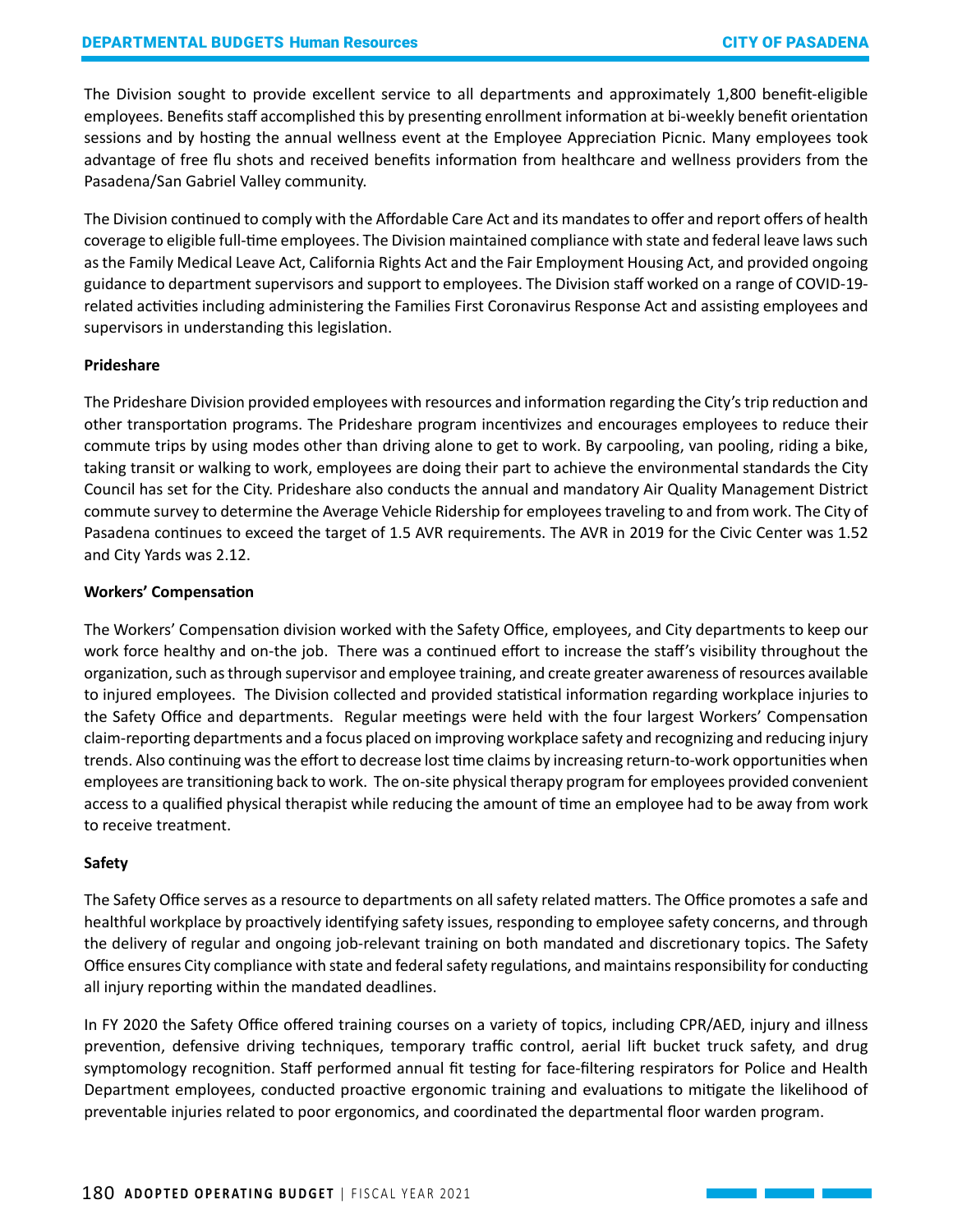The Safety Office worked closely with staff in Workers' Compensation to review work-related injuries, identify trends and root causes, and make recommendations to minimize the risk of repeat occurrences. Safety managed the City's Department of Transportation random drug screening program and lead the City's Accident Review Committee, which reviews all vehicle accidents to identify root causes and identify corrective measures. Safety staff worked closely with the Public Health Department to prepare City Employees with any necessary measures to respond to any health emergency that can affect the work environment. Safety staff played an important role during COVID-19 listening to safety concerns raised by employees or unions and working to address those issues in partnership with the Department of Public Health and Labor Relations. Safety staff collaborated with Purchasing to obtain supplies such as hand sanitizer, disinfecting wipes, and face coverings and developed guides such as proper ways to wear facemasks, and with Public Works to modify public counters and work areas to create safety barriers and enforce social distancing.

#### **FISCAL YEAR 2021 ADOPTED BUDGET**

#### **Operating Budget**

The FY 2021 Adopted Operating Budget is \$8,397,351 which represents a decrease of \$19,502 (0.2 percent) from the FY 2020 Revised Budget. This decrease is the result of a reduction of two vacant 1.0 FTE HR Specialist positions yet also includes increased personnel costs associated with mandatory benefits and negotiated salary increases.

#### **Personnel**

A total of 33 FTEs are included in the FY 2021 Adopted Budget. This represents a reduction of two 1.0 FTE HR Specialist positions in the Employment Services and Training Division from the FY2020 Revised Budget. Human Resources also had 27 (12.42 FTEs) de-funded City Service Retiree positions that assist City Departments on a temporary basis. These positions moved out of Human Resource's budget and will be budgeted as Non-Departmental. After one year of using these de-funded City Service Retiree positions, the initially allocated resources were insufficient, so an additional 15 positions (6.9 FTEs) will be provided for a total of 42 Non-Departmental City Service Retiree positions (19.32 FTEs). These positions will continue to be used throughout the City, while being funded through salary savings of vacant positions in those departments.

#### **YEAR-OVER-YEAR BUDGET CHANGES**

#### **General Fund - 101**

General Fund personnel costs decreased \$110,624 due to a reduction of two vacant 1.0 FTE HR Specialist positions yet also includes increases associated with mandatory benefits, negotiated salary increases, Internal Service charges and General Liability insurance.

#### **Air Quality Improvement Fund - 216**

No additional expenses to the Air Quality Improvement Fund (AQMD).

#### **Benefits and Insurance Fund - 504**

Expenses to the Benefits and Insurance Fund increased by \$43,259 due to increases associated with mandatory benefits, negotiated salary increases, Internal Service charges and General Liability insurance.

#### **Workers' Compensation Fund - 506**

Expenses to the Workers' Compensation Fund increased by \$47,863 due to increases associated with mandatory benefits, negotiated salary increases, Internal Service charges and General Liability insurance.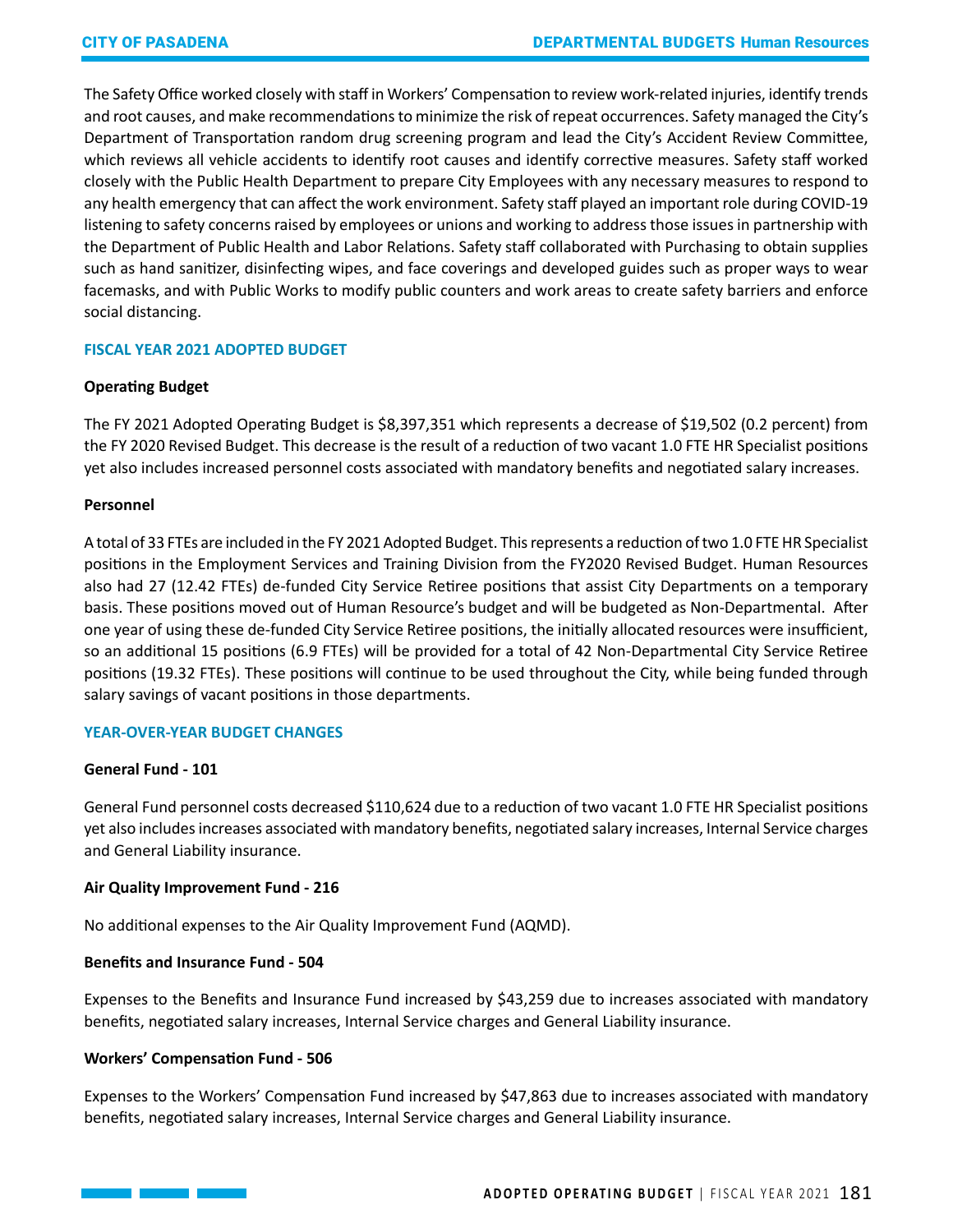#### **FUTURE OUTLOOK**

Human Resources will assist with the return of employees to regular work schedules and address any post COVID-19 workplace issues. Human Resources will resume established fiscal year priorities including contract negotiations with bargaining units whose contracts expired in June 2020 and will expire in June 2021. Having leveraged increased technology while telecommuting during Safer at Home, staff will work to continue to incorporate that technology in the performance of our core functions and provide more flexible and enhanced service to our customers.

Human Resources will continue to partner with departments and provide consultation and guidance with rule, policy, and union contract administration as well as compliance with federal and state regulations including the Civil Rights Act of 1964, Title VII, and the Americans with Disabilities Act. Training efforts as related to building supervisory and management skills and ensuring employee skills match those needed to effectively perform their jobs will be priorities. Staff will negotiate successor contracts with four unions and continue to foster trust with labor groups and employees. The Department will increase focus on diversity and inclusivity and continue ongoing efforts at providing a safe work environment and reducing workers' compensation costs through timely treatment, responsive service, early return to work opportunities, and improved education of employees and supervisors.